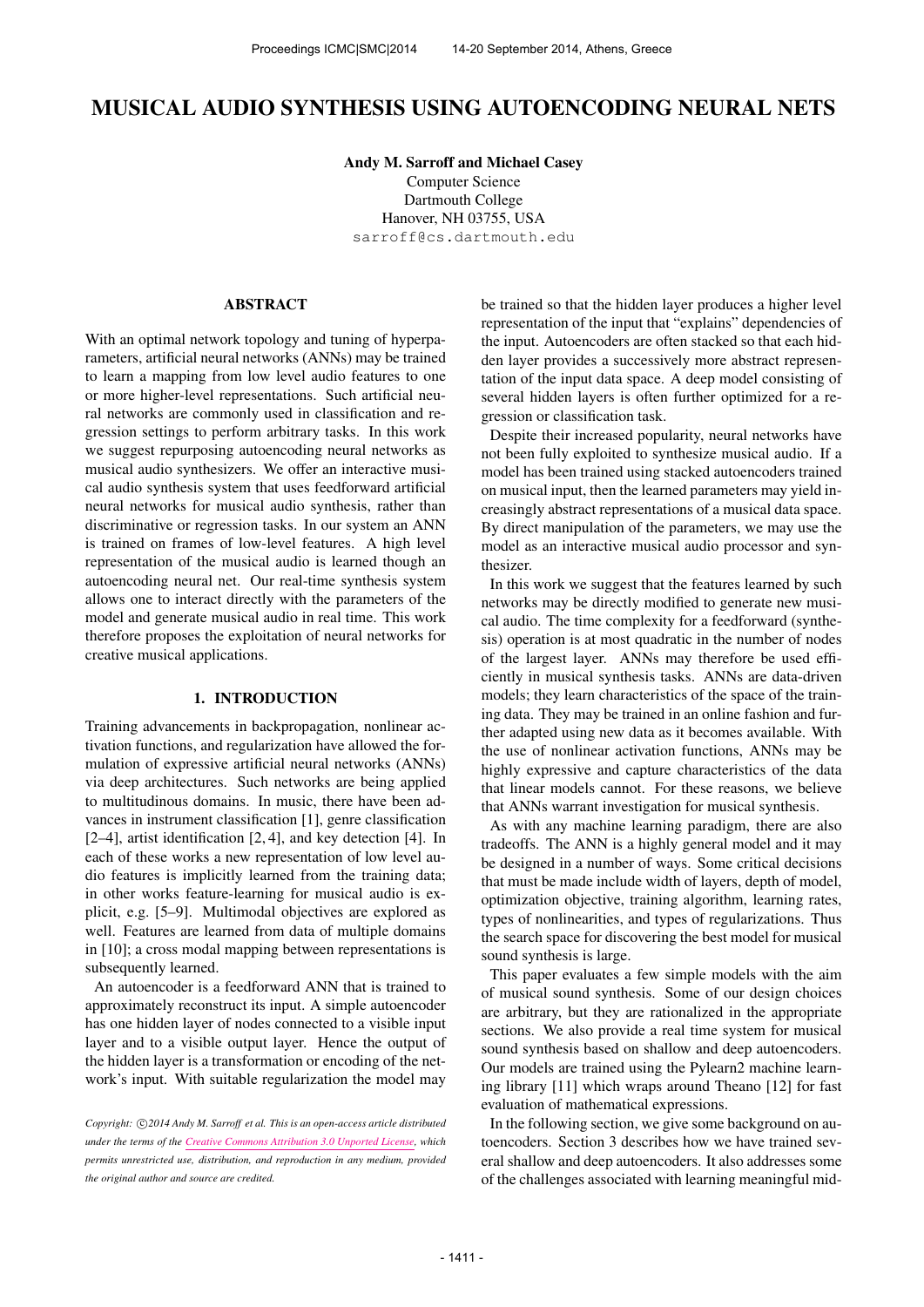level representation of the input features. We then describe our musical interface for "playing" an autoencoding neural net. Future directions are discussed in Section 5. All code is written in Python and provided at [https://github.](https://github.com/woodshop/deepAutoController) [com/woodshop/deepAutoController](https://github.com/woodshop/deepAutoController). We hope that this paper encourages others to examine how this highly adaptable class of models may be used for creative musical tasks.

#### 2. AUTOENCODERS

A classical autoencoder (also known as an autoassociator) is a deterministic feedforward ANN comprised of an input layer, a hidden layer, and an output layer (see Figure 1). Each layer of an autoencoder consists of one or more units. The input and output layers of an autoencoder have the same number of units. The autoencoder learns a mapping, or encoding, from an input vector  $\mathbf{x} \in \mathbb{R}^d$  to a hidden representation  $y \in \mathbb{R}^e$ . It also learns a mapping (decoding) from y to the output layer  $z \in \mathbb{R}^d$ . The inputs to the units in the hidden and output layers are weighted sums of the activations of the layers immediately preceding before them, i.e.

$$
y = s(Wx + b_{hid})
$$
 (1)

and

$$
\mathbf{z} = s(\mathbf{W}_{\text{prime}} \mathbf{y} + \mathbf{b}_{\text{vis}}) , \qquad (2)
$$

where  $s(\cdot)$  indicates an activation function (often nonlinear, such as a logistic function) and  $W$ ,  $W_{\text{prime}}$ ,  $b_{\text{hid}}$ , and b<sub>vis</sub> are the parameters that the model will learn. Activation function(s) for neural networks are a key component of design and continue to be a topic of active research.

When training an autoencoder we choose an objective function that minimizes the distance between the values at the input layer and the values at the output layer according to some metric. Popular metrics include squared error:

$$
\sum_{k=1}^{d} (x_k - y_k)^2
$$
 (3)

or if  $x, z \in \{0, 1\}^d$ , cross entropy:

$$
-\sum_{k=1}^{d} \left[ x_k \log y_k + (1 - x_k) \log(1 - y_k) \right] . \tag{4}
$$

The architectures of autoencoders vary. The number of units in the hidden layer may be less than that of the input and output layers. In such cases the activations of the hidden layer are a compressed encoding of the input signal. Alternatively we may choose to give the hidden layer more units than the inner and outer layers. In such cases we will usually enforce sparsity or another regularization on the model so that the overcomplete set of weights may learn a meaningful representation of the data. One method of regularization is *denoising* [13], in which the model learns to reproduce the input from a corrupted version of the input. There are several types of corrupters used in practice, e.g. gaussian distributed noise, dropout, and salt and pepper corruption.



Figure 1. An autoencoder having 5-4-5 input, hidden, and output units, respectively. The autoencoder's objective function minimizes the difference between x and z, as measured by some distance function.

After training a shallow (single hidden layer) autoencoder, we may use the activations of its hidden layer as the input to a second autoencoder. In this way we may stack autoencoders. For each successive model, we may learn a more abstract mapping from the layer beneath it. The layer-wise pretraining of autoencoders and subsequent stacking and finetuning is a typical strategy for building deep neural networks.

Once a shallow or deep autoencoder has been successfully trained on musical audio, we may synthesize new musical audio by running feedforward passes through the model at an appropriate audio rate. By exposing the activations of the hidden units to a human operator, we may exercise control over the sound of the output of the model. In one case, we may stream audio through the model and modify the activations at one or more hidden layers. Alternatively, we may remove the encoding part of an autoencoder and replace a subset of the hidden units with our own streaming values, propagating them through the decoding half of the model.

## 3. MODELS

As a proof of concept for an autoencoder synthesizer, we trained several models and built an interface for manipulating the models. We chose simple model topologies and performed some minor grid searching across model size and quantity of corruption (for regularization). Our primary goal was to train several models having low reconstruction error that could be tested as music audio synthesizers using an interactive interface. We discuss the models in this section and discuss the interface in the next section. We experimented with three model variants:

- Pretraining of a shallow autoencoder
- Deep pretraining of a second autoencoder
- Fine tuning of a deep composed autoencoder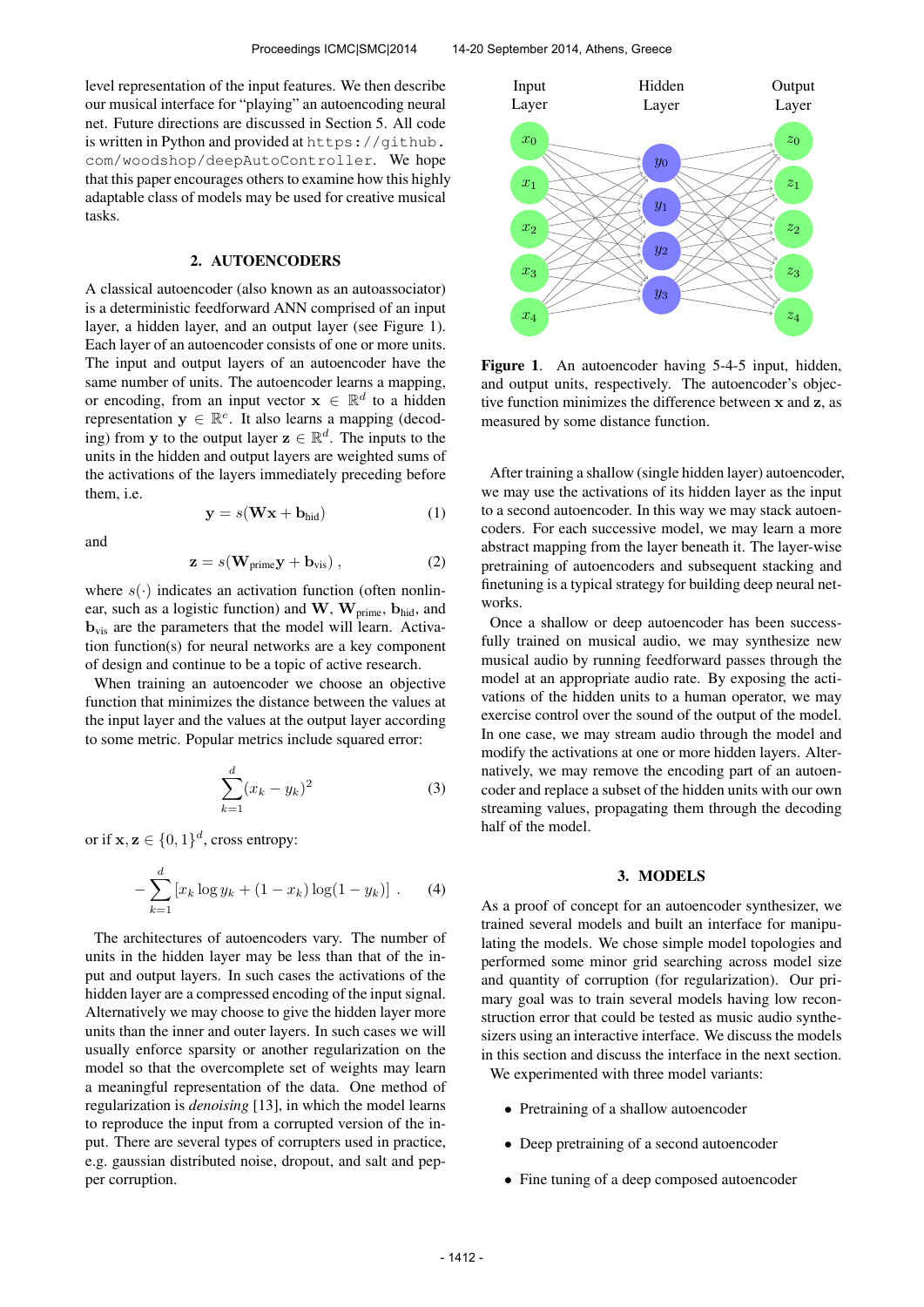| Proceedings ICMC SMC 2014 |        |        |        | 14-20 September 2014, Athens, Greece |        |        |        |
|---------------------------|--------|--------|--------|--------------------------------------|--------|--------|--------|
|                           |        |        |        | Noise                                |        |        |        |
| HL1                       | 0.00   | 0.01   | 0.02   | 0.05                                 | 0.10   | 0.25   | 0.50   |
| 8                         | 0.0440 |        |        |                                      |        |        |        |
| 16                        | 0.0414 |        |        |                                      |        |        |        |
| 64                        | 0.0276 |        |        |                                      |        |        |        |
| 256                       | 0.0187 |        |        |                                      |        |        |        |
| 512                       | 0.0198 |        |        |                                      | 0.0664 | 0.0854 | 0.0921 |
| 1024                      | 0.0352 |        |        |                                      | 0.0711 | 0.0927 | 0.0980 |
| 1500                      | 0.0371 | 0.0360 | 0.0405 | 0.0547                               |        |        |        |
| 2048                      | 0.0983 |        |        |                                      | 0.1798 | 0.2114 | 0.0972 |
| 2500                      | 0.0951 | 0.0951 | 0.0951 | 0.0951                               |        |        |        |
| 3500                      | 0.0951 | 0.0951 | 0.0951 | 0.0951                               |        |        |        |

Table 1. Mean squared validation error on for pretraining of shallow autoencoders. The input/output layers of each model had 1025 units. HL1 designates the number of hidden units. Noise designates the standard deviation of gaussian distributed noise used to corrupt the input signal.

The first model we train is a simple autoencoder like the one depicted in Figure 1. In the second variant we take the output of the hidden layer of an already-trained autoencoder and train a second autoencoder to reproduce the mapped input. Hence if the size of the hidden layer of the first encoder is  $N$ , then this is also the size of the input and output layers of the second autoencoder. There is no limit to how many stacked autoencoders we may train in this fashion. For our purposes, we have limited ourselves to stacked autoencoders of depth 2. In the final variant we build a deep composed autoencoder by taking the hidden layers of two pretrained autoencoders and finetuning the weights of the whole system to improve reconstruction of the original input.

We note that this is often the order of events for training a deep neural network. Each layer is pretrained in succession as a shallow model with the previous layer providing the input to the subsequent layer. When pretraining is finished the system is "finetuned".

## 3.1 Data

We used 70,000 frames of magnitude Fourier transforms randomly selected from a dataset of approximately eight thousand songs existing across unique artists. The dataset is roughly stratified across 10 musical genres. Of these audio frames 10,000 were held out as a validation set and 10,000 were held out as a test set. Each audio frame was computed from a 2,048-point FFT on audio having a sampling rate of 22,050 samples per second. The entire data set was normalized to the range [0, 1]. The magnitudes of the first 1,025 frequency bins were given to the models as the input vector of a shallow autoencoder.

We chose to use frames of magnitude FFTs for our models because they may be reconstructed exactly into the original time domain signal when the phase information is preserved, the Fourier coefficients are not altered, and appropriate windowing and overlap-add is applied. It was thus easier to subjectively evaluate the quality of reconstructions that had been processed by the autoencoding models. There are several disadvantages to using FFTs as the low level training data; these are discussed later.



Figure 2. Top: STFT of original audio file. Bottom: STFT of reconstructed audio file.

## 3.2 Training

Training was performed using stochastic gradient descent on mini-batches of 100 frames. The learning rate was set at 0.005 and a learning momentum 0f 0.5 was used. In all training, the mean squared error was used as the cost function. On pretraining of shallow networks, a sigmoid activation function was used only on the hidden layer, with linear activation on the output layer. When a second autoencoder was employed for a deep model, the sigmoid activation function was used on both the hidden and output layers of the second autoencoder. On some models we additionally used gaussian noise as a network corruptor for regularization. The encoding and decoding weights were untied in our models.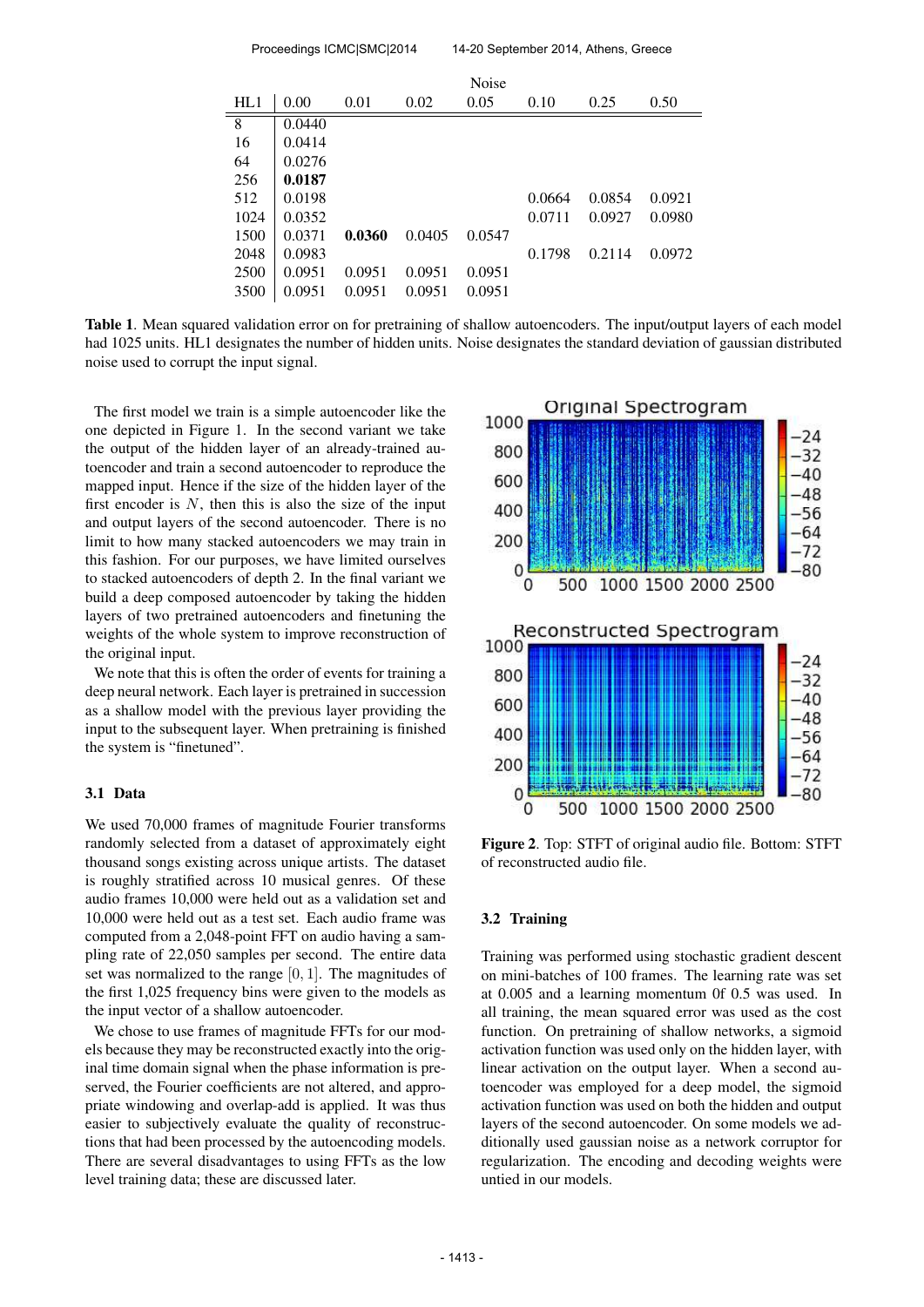|      | <b>Noise</b> |        |        |        |  |
|------|--------------|--------|--------|--------|--|
| HL1  | HL2          | 0.00   | 0.10   | 0.25   |  |
| 256  | 8            | 0.0737 | 0.0737 | 0.0737 |  |
| 256  | 16           | 0.0737 | 0.0737 | 0.0737 |  |
| 256  | 32           | 0.0737 | 0.0737 | 0.0737 |  |
| 1500 | 8            | 0.0331 | 0.0331 | 0.0329 |  |
| 1500 | 16           | 0.0348 | 0.0346 | 0.0344 |  |
| 1500 | 32           | 0.0356 | 0.0369 | 0.0384 |  |

Table 2. *Adjusted* mean squared validation error for second-layer pretraining of deep autoencoders. The input/output layers of each model is designated by HL1. The models printed in boldface in Table 1 were used to provide the inputs to the models in this table. HL2 designates the number of hidden units. Noise designates the standard deviation of gaussian distributed noise used to corrupt the input signal. The mean squared error has been adjusted for easier comparison with other tables. For each model, the mean squared error was scaled by  $\frac{1025}{HB1}$ .

## 3.3 Training Results

Table 1 shows the mean squared error on the validation set for each model that was trained. Smaller networks that employed no denoising perform the best. The optimal number of hidden units given the chosen hyperparameters and model topologies appears to be 256, a feature size reduction of approximately 25%. Increasing the hidden layers to yield overcomplete filters does not appear to improve the models' performance. This is expected behavior for overcomplete models lacking regularization. Adding some corruption to the model with 1500 hidden units appears to improve results slightly. The largest models each show the same reconstruction error. This result may mean that one or more of the values of the hyperparameters (such as learning rate, momentum, initial weights) were inappropriate.

Figure 2 shows the original spectrogram and a reconstructed spectrogram using a 256-8-256 unit autoencoder trained without denoising. We observe that much of the fine-grained detail is lost by the autoencoder, especially above the lowest frequency bins. The figure does not depict desirable behavior for an optimal autoencoder but nonetheless some of the detail in the lower frequency bins is approximately reconstructed.

Table 2 shows the *adjusted* validation performance of a second autoencoder trained using the activations of the hidden units of a first autoencoder as input. The mean squared error of each model has been scaled by  $\frac{1025}{HB1}$  so that it may be directly compared with results shown in other tables. Once again smaller networks perform better than large ones and denoising does not appear to help much. Interestingly we find that the deep 1500-8 model has a better per-visible-unit performance than the 8 unit shallow autoencoder.

Table 3 shows the final validation and test error for two models. The test error is significantly worse than the validation error—a sign of possible overfitting. The final finetuned models perform worse than the deep architectures

| HL 1 | HL2   Validation | Test   |  |
|------|------------------|--------|--|
|      | 0.0723           | 0.1006 |  |
| 1500 | 0.0953           | 0.1333 |  |

Table 3. Mean squared error on validation and test set for deep composed autoencoders. The models printed in bold in Tables 1 and 2 were connected and finetuned.

presented in Table 2, suggesting that the learning rate may have been inappropriate. Overall more complex models perform worse than the simpler topologies.

#### 3.4 Discussion

We conducted informal listening tests in conjunction with the synthesis interface described in the next section. The reconstructions sounded similar to the originals, but with a "grainy" noise mixed in. The detail in the high end was missing but much of the harmonic material was preserved.

The optimal parameters of the models were mostly inhibitory. Therefore the deactivation of a unit in a hidden layer yields a denser mixture of sounds at the output. Learning to play such an interface may prove difficult for new users, as one typically expects the opposite behavior from a musical synthesizer.

Neural networks have lots of hyperparameters over which to search, including learning rate, regularization, layer width, and model depth. The training results presented indicate that the hyperparameters chosen for the models were probably inadequate. Further work is needed to examine how these models might be improved.

It is notable that the low level input features, which were magnitude FFT coefficients, exhibit decreased average amplitude as the frequency bin increases (cf. Figure 2. If many of the input features are close to zero, then training may require more epochs and a steeper learning rate to adjust. We choose to work with FFT feature frames because the reconstruction will be cleaner than if we use band-limited features, given an optimal autoencoder.

Future experiments will consider alternative low-level representations with which to train the models. It might be more appropriate for musical sound synthesis if the models are trained using log frequency features rather than linear frequency. Log frequency representations more closely match our auditory systems.

The input data was globally normalized to the range [0, 1]. As noted above the distribution of the data was highly sparse. The sparsity of the input data may have affected the ability of the models to optimize their parameters. In future models we will standardize the features to unit variance. Future models will also explore log amplitude representations.

The shallow autoencoders in this paper use a sigmoid encoder and linear decoder with untied weights. It has been shown that these model topologies learn a transformation that spans the same subspace as Principal Components Analysis [14, 15]. Future models will explore alternate models having tied weights.

We have noted that the inhibitory nature of the weights makes it difficult for a musician to learn how to play the synthesizer. We explored models having nonnegative weights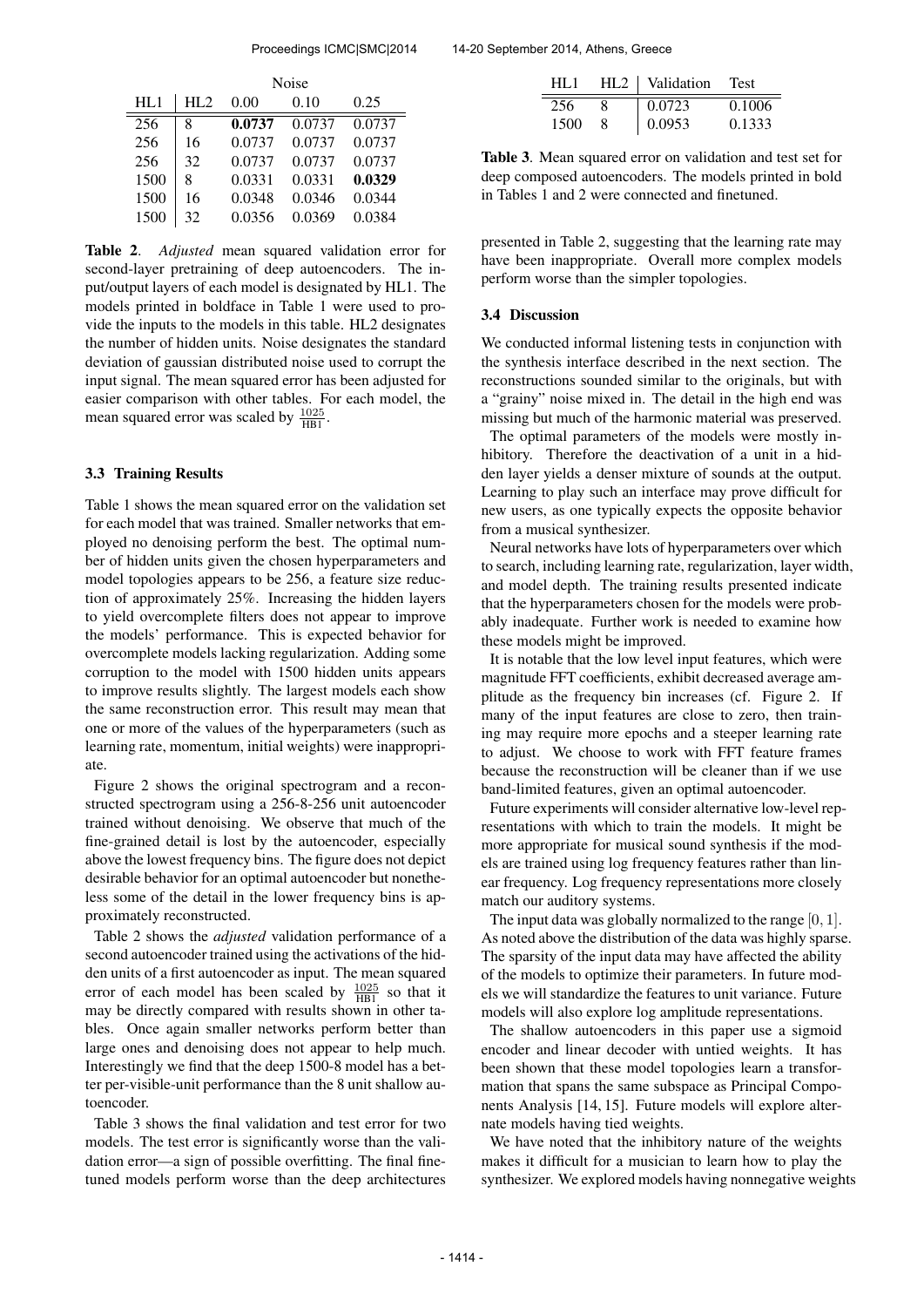by using an asymmetrical weight decay as shown in [16]. The results are not presented here as they are preliminary. Reconstruction error in such models is worse than without nonnegativity constraints. But we find informally that the models are somewhat more intuitive to play as synthesizers.

We also continue to explore other types of activation functions. In particular, rectified linear units have been shown to work well in the audio domain [17]. We have investigated shallow and deep autoencoders with rectified linear units with and without nonnegativity constraints. We have found that one of our shallow models with 16 hidden inits, unconstrained weights, rectified linear encoding units, linear decoding units, and tied wights achieves relatively good performance, having a 0.0310 mean squared validation error. The filters for this particular model sound more "musical" to us and the model is more intuitive to play as a musical sound synthesizer. However all current results on new developments are subjective and performance results are too preliminary to include in this paper.

#### 4. INTERFACE

We programmed a real-time interface for interaction with the hidden units of deep or shallow autoencoders. Whichever type of model is given to the program, the innermost hidden layer is exposed to the user for interaction. The interface is designed to work with models that have been trained using the Pylearn2 library, but generalizing the program to accept lists of parameters rather than class instances of models is trivial. The code is available at [https://](https://github.com/woodshop/deepAutoController) [github.com/woodshop/deepAutoController](https://github.com/woodshop/deepAutoController); it will be actively improved/updated. The current version is written in Python, but another version which is written in Objective-C++ may be deployed soon.

The current code consists of two classes, one for the interface, and one for the audio streaming and processing. The program is executed with three mandatory input arguments: the path to a pickled Pylearn2 model; a file indicating the parameters for low-level feature extraction; and a file designating what preprocessing to apply to the features. At the initialization of the application a Python Queue is instantiated for message-passing between the Autocontrol class and the PlayStreaming class. The two classes are briefly described below.

## 4.1 Autocontrol Class

The interface is designed to work with the Korg nanoKontrol2, a MIDI controller having 8 fader channel controls and a transport. Although the code has been written for this controller, it is easy to rewrite the mappings for another MIDI controller. The Autocontrol class instantiates a MIDI connection and uses the Pygame package to poll for MIDI events and produce informational output in a separate window (Figure 3). The interface receives and several defined MIDI events form the nanoKontrol2:

• Track: Cyclically moves the view of hidden layer units backward or forward by 8 units.

| $\cup$ $\cup$               |         | Midi Control Window |            |             |  |  |  |
|-----------------------------|---------|---------------------|------------|-------------|--|--|--|
| Neuron                      | Gain    | Sca e               | Adj. Value | <b>Mute</b> |  |  |  |
| 24                          | 1.00000 | 2.00000             | 2.00000    |             |  |  |  |
| 25                          | 1.00000 | 1.00000             | 0.00000    | M           |  |  |  |
| 26                          | 0 26772 | 1.00000             | 0.26772    |             |  |  |  |
| 27                          | 1.00000 | 1.59055             | 1.59055    |             |  |  |  |
| 28                          | 1.00000 | 1.96850             | 1.96850    |             |  |  |  |
| 29                          | 1.00000 | 0.51969             | 0.51969    |             |  |  |  |
| 30                          | 0.68504 | 0.69291             | 0.00000    | M           |  |  |  |
| 31                          | 078740  | 1.00000             | 0.78740    |             |  |  |  |
|                             |         |                     |            |             |  |  |  |
| Queued Track: Resynthesized |         |                     |            |             |  |  |  |
|                             |         |                     |            |             |  |  |  |
|                             |         |                     |            |             |  |  |  |
|                             |         |                     |            |             |  |  |  |

Figure 3. A snapshot of the information window showing which hidden units are in view and what their scaling settings are.

- Cycle: Shuts down the application
- Set: Sets the output of all units to 0.
- Rewind and Fast Forward: Switches between original and synthesized audio
- Stop: Stops the audio and rewinds
- Play: Plays/pauses the audio output
- Record: Resets all hidden units to original activation values
- Pan pot and fader: Control a scaling factor which is multiplied against a particular unit's activity, thus suppressing or augmenting the activity at that unit.

#### 4.2 PlayStreaming Class

This class is instantiated as a separate process. It loads the parameters of the Pylearn2 model an an optional audio file. It polls for messages from a queue instance. When a user interacts with the midi controller this class instance receives a message from the Autocontrol class instance. Audio frames are read directly from an open audio file or the computer's default input and transformed to feature frames. If the user has designated that the original audio stream should be monitored, the audio frame is immediately transformed back to the time domain and sent to the output. Otherwise it is encoded (Eq. 1). The activation of the hidden units are scaled or muted by the user's settings. The output is decoded (Eq. 2 back to an low level feature frame, converted to the time domain, and sent to the output.

If an audio file is not provided, sound from the computer's default input device is used. The interface can also operate in a no input mode. In this case, the class "fires" the hidden layer at an audio rate while the user maintains control over the scale of the hidden layer units. A channel vocoder provides phase continuity for the inverse FFT if the user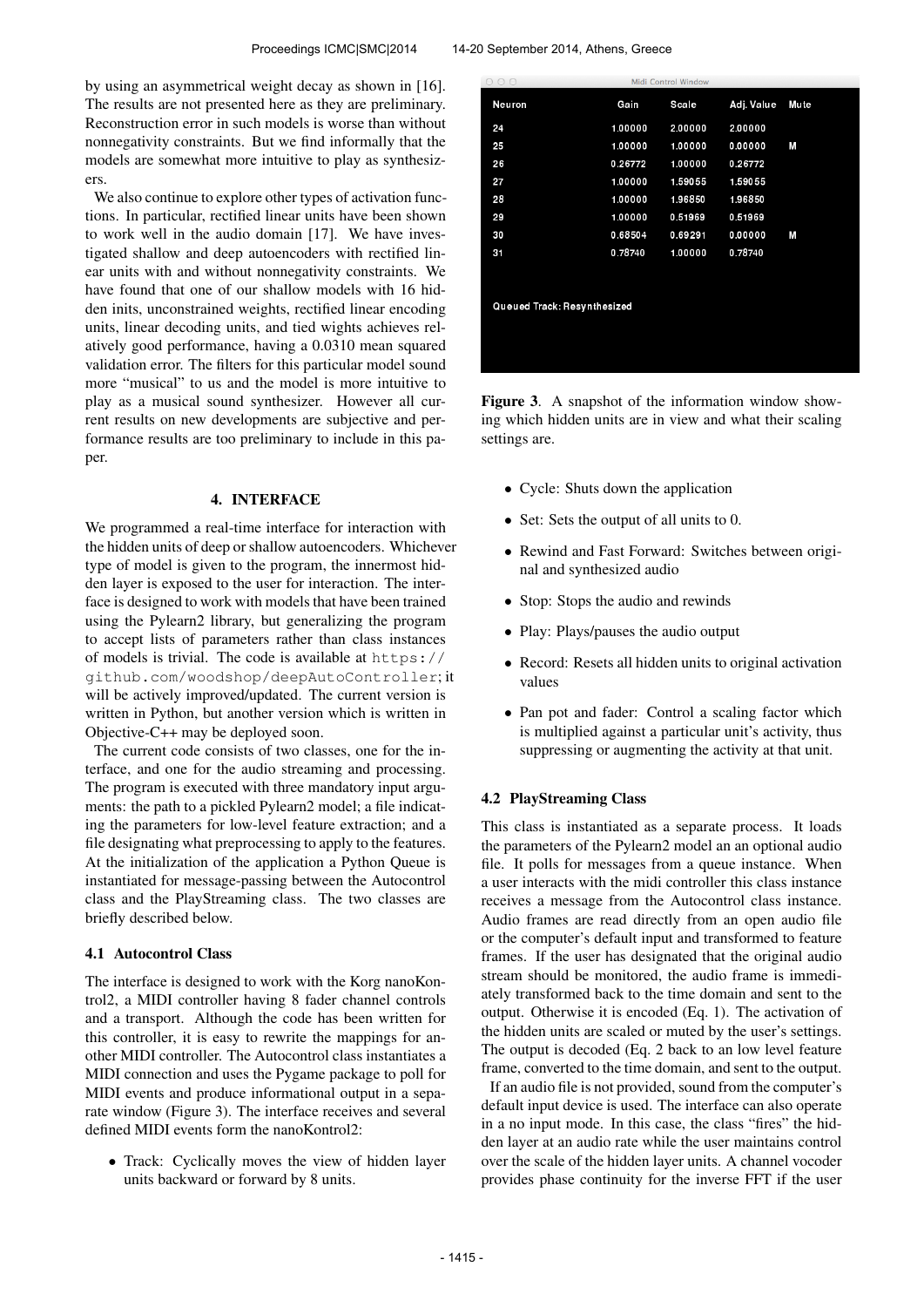decides to ignore the phase information from the input signal.

# 5. FUTURE WORK AN CONCLUSIONS

This paper presents a first step toward extending the typical use patterns of neural networks beyond classification and regression to audio synthesis. Training an autoencoder so that it captures a meaningful mid-level or higher-level representation of the input is difficult. As has been shown in Section 3 it may be difficult to optimize a model. Simply adding extra layers to create a deep model does not automatically yield a richer instance. There are lots of model hyperparameters to finetune in ANNs, including learning rate, weight decay, momentum, and other forms of regularization. In the future additional effort will be placed toward building more robust models.

One drawback of using neural networks for musical audio synthesis is that the learned weights may be negative. Since weights may be subtractive as well as additive, it is difficult to understand how they contribute to the model. Future work will include investigating models that are trained using nonnegative weight regularization, as well additional sparsity constraints and activation functions. It is the authors' belief that neural networks having overcomplete, sparse nonnegative weights will be easier to musically control.

The currently investigated models do not consider temporal dependency. In the future we would like to apply musical synthesis using temporally inclusive architectures such as recurrent neural networks.

There are many other extensions to consider. For instance we envision pretraining a deep autoencoder for optimal reconstruction, followed by supervised finetuning using instrument classes. If the model learns to respond well to specific instruments (or other acoustic events), we may use autoencoder synthesizers to remix music.

#### 6. REFERENCES

- [1] P. Hamel, S. Wood, and D. Eck, "Automatic identification of instrument classes in polyphonic and polyinstrument audio." in *Proceedings of the 10th International Society for Music Information Retrieval Conference (ISMIR-09)*, Kobe, Japan, October 2009, pp. 399– 404.
- [2] H. Lee, P. T. Pham, Y. Largman, and A. Y. Ng, "Unsupervised feature learning for audio classification using convolutional deep belief networks." in *Proceedings of the Neural Information Processing Systems Foundation (NIPS-14)*, vol. 9, Vancouver, Canada, December 2009, pp. 1096–1104.
- [3] P. Hamel and D. Eck, "Learning features from music audio with deep belief networks." in *Proceedings of the 11th International Society for Music Information Retrieval Conference (ISMIR-10)*, Utrecht, Netherlands, September 2010, pp. 339–344.
- [4] S. Dieleman, P. Brakel, and B. Schrauwen, "Audiobased music classification with a pretrained convo-

lutional network," in *Proceedings of the 12th international society for music information retrieval conference (ISMIR-11)*, Miami, USA, October 2011, pp. 669–674.

- [5] E. Humphrey, A. Glennon, and J. Bello, "Non-linear semantic embedding for organizing large instrument sample libraries," in *Proceedings of the IEEE International Conference on Machine Learning and Applications (ICMLA-11)*, Honolulu, HI., December 2011.
- [6] E. M. Schmidt, J. J. Scott, and Y. E. Kim, "Feature learning in dynamic environments: Modeling the acoustic structure of musical emotion." in *Proceedings of the 13th international society for music information retrieval conference (ISMIR-12)*, Porto, Portugal, October 2012, pp. 325–330.
- [7] E. Humphrey and J. Bello, "Rethinking automatic chord recognition with convolutional neural networks," in *Proceedings of the 11th International Conference on Machine Learning and Applications (ICMLA-12)*, Boca Raton, USA, December 2012.
- [8] E. Humphrey, T. Cho, and J. Bello, "Learning a robust" tonnetz-space transform for automatic chord recognition," in *Proceedings of the IEEE International Conference on Acoustics, Speech, and Signal Processing (ICASSP-12)*, Kyoto, Japan, May 2012, pp. 453–456.
- [9] E. M. Schmidt and Y. E. Kim, "Learning rhythm and melody features with deep belief networks," in *Proceedings of the 14th International Society for Music Information Retrieval Conference (ISMIR-13)*, Curitiba, Brazil, November 2013.
- [10] O. Fried and R. Fiebrink, "Cross-modal sound mapping using deep learning," in *New Interfaces for Musical Expression (NIME'13)*, 2013.
- [11] I. J. Goodfellow, D. Warde-Farley, P. Lamblin, V. Dumoulin, M. Mirza, R. Pascanu, J. Bergstra, F. Bastien, and Y. Bengio, "Pylearn2: a machine learning research library," *arXiv preprint arXiv:1308.4214*, 2013. [Online]. Available:<http://arxiv.org/abs/1308.4214>
- [12] J. Bergstra, O. Breuleux, F. Bastien, P. Lamblin, R. Pascanu, G. Desjardins, J. Turian, D. Warde-Farley, and Y. Bengio, "Theano: a CPU and GPU math expression compiler," in *Proceedings of the Python for Scientific Computing Conference (SciPy)*, Jun. 2010, oral Presentation.
- [13] P. Vincent, H. Larochelle, I. Lajoie, Y. Bengio, and P.-A. Manzagol, "Stacked denoising autoencoders: Learning useful representations in a deep network with a local denoising criterion," *J. Mach. Learn. Res.*, vol. 11, pp. 3371–3408, Dec. 2010.
- [14] H. Bourlard and Y. Kamp, "Auto-association by multilayer perceptrons and singular value decomposition," *Biological Cybernetics*, vol. 59, no. 4–5, pp. 291–294, 1988.